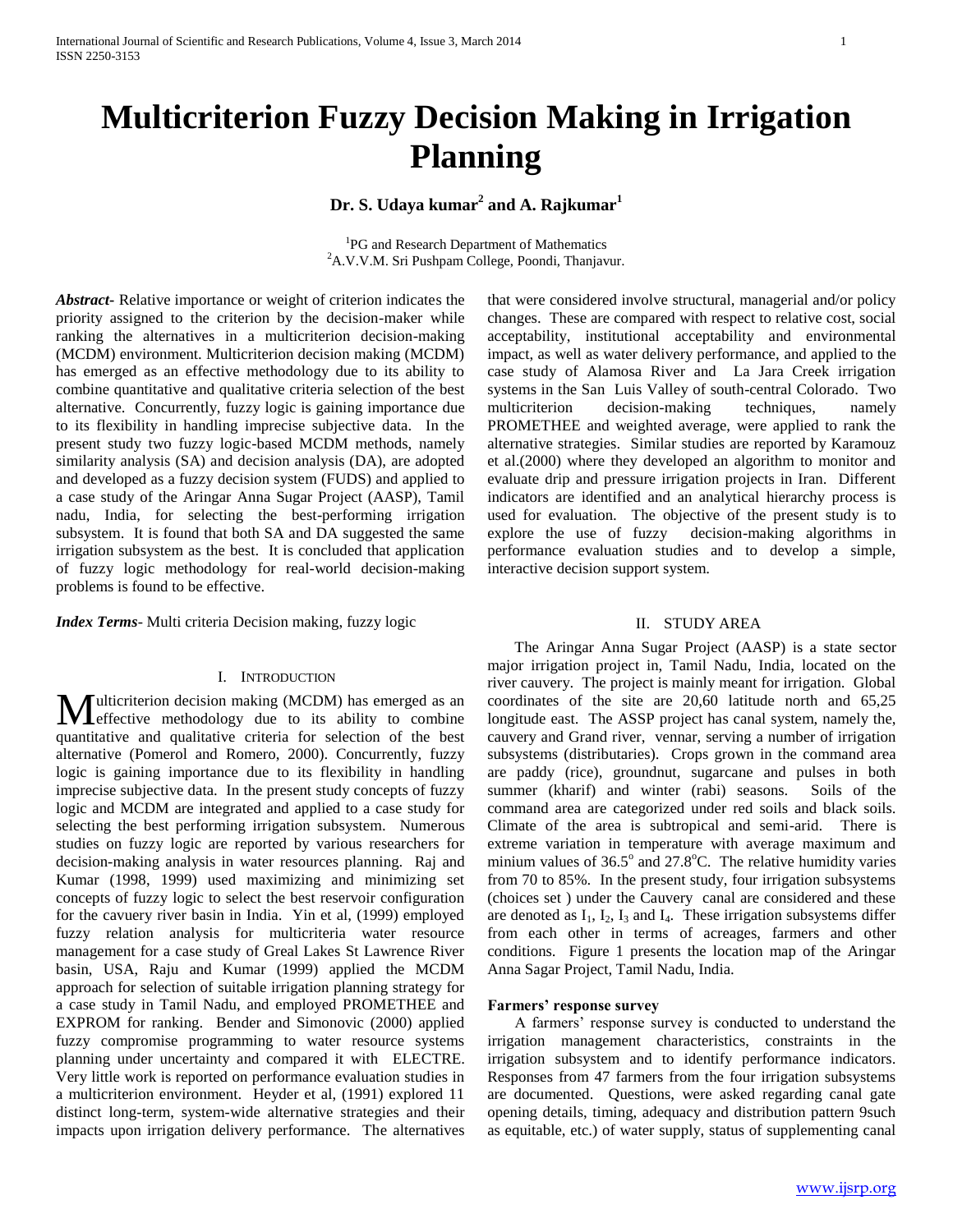supplies with groundwater, usage of high-yield variety seeds, knowledge of critical periods of crops, cost of canal water, participation in operation and management works, relationship with co-farmers and authorities and role of farmers' associations for effective participatory irrigation management. Question were also asked about constraints which may reduce yield such as poor drainage, land development work, availability of marketing facilities, fertilizers and water, and the corresponding effect on economic and social scenarios. Suggestions from farmers are also solicited which can be useful for further improvement of the project. The main conclusion emanating from the response survey are: (1) all farmers have expressed their satisfaction with the performance of the project and agreed that they benefited from the project; (2) they also agreed that the participatory approach in the developmental aspects of the projects yielded very good results in terms of increasing coordination among themselves and expressed that more is to be done in this regard; (3) formation of farmers' associations helps to organize themselves to utilize the resource such as water, fertilizers and seeds more effectively. The response survey also helped the authors to get acquainted with the project in terms of farmers' interaction, interview responses and formulation of performance criteria (indicators).

# **Formulation of indicators and payoff matrix**

 In the present study, instead of a single indicator of how the input (water) is being used, other indicators such as agricultural, economic and social issues are also considered. Eight performance criteria, namely ON form developments work (C1), Supply inputs (seeds, fertilizers) (C2), conjunctive use of surface and groundwater resources (C3) , participation of farmers (C4), social impact (C5), productivity (C6) and economic impact (C7), Environmental impact (C8) are formulated and evaluated for selecting the best irrigation subsystem. Out of the Eight, three criteria, namely environmental impact, conjunctive use of surface and groundwater resources and social impact, are related to sainability (Raju and Duckstein, 2002). Even though many of the criteria such as productivity and economic impact are correlated or interdependent to some extent, these are assumed to be independent to asses their effect on the overall planning scenario. Brief details of the criteria are give below.

 Environmental impact issues analysed after introduction of irrigation facilities are rise in groundwater table and salinity level.

 Conjunctive use of surface and groundwater is essential to provide more reliable supply of water to crops when needed as well as to reduce the water logging effect.

| Table 1. Payoff matrix on fuzzy rating basis given by individual experts |  |  |
|--------------------------------------------------------------------------|--|--|
|                                                                          |  |  |

|                |                |                | Expert         |                |                |     |     | criterion |     |     |     |
|----------------|----------------|----------------|----------------|----------------|----------------|-----|-----|-----------|-----|-----|-----|
| System         | Irrigation sub |                |                |                |                |     |     |           |     |     |     |
| C <sub>1</sub> | C <sub>2</sub> | C <sub>3</sub> | C4             | C <sub>5</sub> | C <sub>6</sub> | C7  | C8  |           |     |     |     |
| I <sub>1</sub> |                |                | E1             | 0.4            | 0.6            | 0.6 | 0.8 | 0.8       | 1.0 | 0.6 | 0.6 |
|                |                |                | E2             | 0.6            | 0.4            | 0.4 | 0.8 | 0.8       | 0.8 | 1.0 | 0.6 |
|                |                |                | E3             | 0.4            | 0.2            | 0.4 | 0.6 | 0.6       | 1.0 | 0.6 | 0.4 |
| 12             |                |                | E1             | 0.2            | 0.4            | 1.0 | 1.0 | 1.0       | 0.8 | 0.6 | 1.0 |
|                |                |                | E2             | 0.2            | 0.2            | 1.0 | 0.8 | 0.8       | 0.8 | 0.6 | 0.8 |
|                |                |                | E <sub>3</sub> | 0.2            | 0.2            | 0.8 | 1.0 | 1.0       | 0.6 | 0.4 | 0.8 |
| I <sub>3</sub> |                |                | E1             | 0.4            | 0.2            | 0.8 | 0.8 | 0.6       | 0.8 | 1.0 | 0.8 |
|                |                |                | E2             | 0.6            | 0.0            | 0.6 | 0.8 | 0.4       | 0.6 | 0.8 | 0.8 |
|                |                |                | E3             | 0.4            | 0.2            | 0.6 | 0.6 | 0.6       | 0.6 | 0.8 | 1.0 |
| I <sub>4</sub> |                |                | E1             | 0.4            | 0.2            | 0.4 | 0.8 | 0.8       | 0.8 | 0.8 | 0.6 |
|                |                |                | E2             | 0.4            | 0.0            | 0.0 | 0.6 | 1.0       | 0.8 | 0.8 | 1.0 |
|                |                |                | E3             | 0.4            | 0.0            | 0.6 | 0.6 | 0.8       | 0.6 | 1.0 | 0.6 |

 Participation of farmers: farmers' knowledge of technology and new developments and participation are essential for optimum utilization of resources. It is the way in which farmers use the irrigation water that determines the success of an irrigation project.

 Social impact includes labour employments, which is measured in terms of man days employed per hectare for each crop grown.

 Productivity of various crops for various seasons for various landholdings are to be determined.

 Economic impact includes farmers' income and revenue collected for supply of irrigation water.

 In formation on the above criteria has been obtained from primary sources such as marketing societies and irrigation, groundwater and agricultural departments. Additional information is also obtained from secondary sources such as interviews with farmers, discussions with officials of the project, economic and statistics reports etc. Criteria C1, C2, C3,C4 are qualitative in type. Though the remaining criteria C5, C6,C7,C8 are quantitative in type, these criteria are also assumed to be qualitative, as converting productivity (yield) values of Eight crops to a base equivalent for two seasons under surface and wel irrigation for different landholdings becomes complex and similar difficulties are faced for C7 and C8 also (Raju, 1995). All the above irrigation systems and have a good knowledge of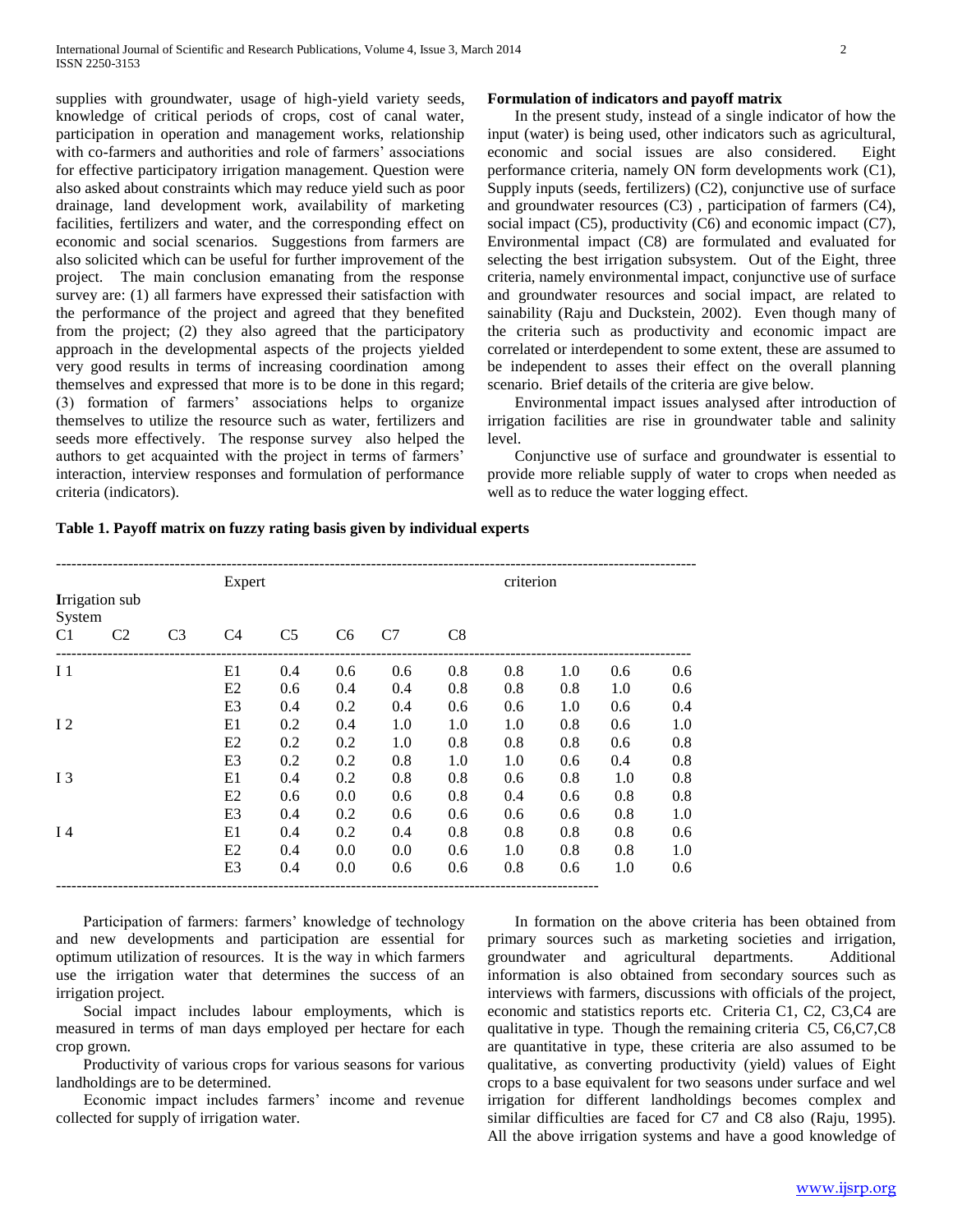working of the subsystem are requested to fill in the payoff matrix with evaluations ranging from 1 for excellent to 0 for unsatisfactory. Farmers' involvement is not considered for formulating this payoff matrix as they may possess les or no information about other irrigation subsystems. However, responses from their interviews and discussions with them form the backbone of the formulation process. Table I presents the payoff matrix corresponding to the four irrigation subsystems and the eight performance indicators on a fuzzy rating basis for three experts.

# **Estimation of weights of the criteria**

 The analytic hierarchy process is used to estimate weights of the criteria (Saaty and Gholamnezhad, 1982). The method deals with complex problems, which involve the consideration for multiple criteria simultaneously. The methodology is capable of:

- (a) Breaking down a complex, unstructured situation into its component parts,
- (b) Arranging these parts or variables into a hierarchic order,
- (c) Assigning numerical values 1 to 9 to subjective judgements on the relative importance of each criterion (1=equally important or preferred;

3=slightly mor important or preferred; 5=strongly or important or Preferred;

 7=very strongly more important or preferred; ` 9=extremely more important or preferred;

2, 4, 6, 8=intermediate values between the two adjacent judgements )

(d) Synthesising the judgments to determine the overall priorities of the criteria.

**Table II. Pairwise comparison matrix and weights of criteria** 

| Criteria C1                                                                                                          |       | C <sub>2</sub> | C <sub>3</sub>          | C4                               | C <sub>5</sub>                            | C <sub>6</sub>                                     | C7                                                          | C8                                                                   | Weights                                                                      |
|----------------------------------------------------------------------------------------------------------------------|-------|----------------|-------------------------|----------------------------------|-------------------------------------------|----------------------------------------------------|-------------------------------------------------------------|----------------------------------------------------------------------|------------------------------------------------------------------------------|
| C <sub>1</sub><br>C <sub>2</sub><br>C <sub>3</sub><br>C <sub>4</sub><br>C <sub>5</sub><br>C <sub>6</sub><br>C7<br>C8 | 1.000 | 0.166<br>1.000 | 1.000<br>2.000<br>1.000 | 0.333<br>3.000<br>2.000<br>1.000 | 0.333<br>0.500<br>0.200<br>0.333<br>1.000 | 0.500<br>2.000<br>2.000<br>1.000<br>2.000<br>1.000 | 0.166<br>0.111<br>0.125<br>0.166<br>0.333<br>0.333<br>1.000 | 0.333<br>0.200<br>0.166<br>0.143<br>0.333<br>0.500<br>2.000<br>1.000 | 0.0367<br>0.0923<br>0.0511<br>0.0456<br>0.1267<br>0.0616<br>0.3496<br>0.2365 |

 An eigenvector approach that can be solved by the power method is used to compute the priorities of the criteria in a pairwise comparison matrix. The eigenvector corresponding to maximum eigenvalue (λmax) is computed. Since small changes in elements of a pairwise comparision matrix imply a small change in λmax, the deviation of the latter from matrix size N is a deviation of consistency. This is represented by [(λmax-N)/(N-1)] and termed as the consistency index (CI). Random index (RI) is the consistency index of the random matrix obtained by calculating the consistency index for a randomly filled matrix of size N. The ration of CI to average RI for the same order matrix is called the consistency ratio (CR). A CR of 0.1 or less is considered acceptable.

 Interaction with farmers and discussion with officials helped the decision maker to asses the importance of criteria. For example, it was mentioned during discussion and interactions that the economic impact was slightly more important than the environmental impact. Accordingly, values were chosen from Saaty's scale and noted. Table II presents the pairwise comparison matrix for criteria.

Maximum eigenvalue, consistency index, random index and consistency ration for the pairwise comparison matrix are 8.937, 0.134, 1.41 and 0.09599 respectively. It is found that the consistency ration is less than 0.1, indicating that judgements

give by the decision maker are satisfactory. Weights of the criteria for environmental impact, conjunctive use of water resources, farmers' participation, social impact, productivity and economic impact are found to be 0.0367, 0.0923, 0.0511, 0.0456, 0.1267, 0.0616, 0.2365, 0.3496 respectively as shown in Table II. It is observed that economic impact and productivity are give the top two priorities by the decision maker, whereas farmers' participation occupied the last position. These weights are further used in decision-making analysis. However, equal weights are also considered to examine the sensitivity of ranking.

# III. FUZZY MULTICRITERION DECISION MAKING APPROACH

 Two fuzzy multicriterion decision making methods, namely similarity analysis (SA) and decision analysis (DA), are applied to the present planning problem.

# **Similarity analysis (SA)**

 Similarity analysis (SA) uses the concept of degree of similarity measure and the alternative with a higher degree of similarity with respect to a reference alternative is considered to be the best (Chen, 1994). In this methodology, criteria are represented by interval-valued fuzzy sets (real interval) between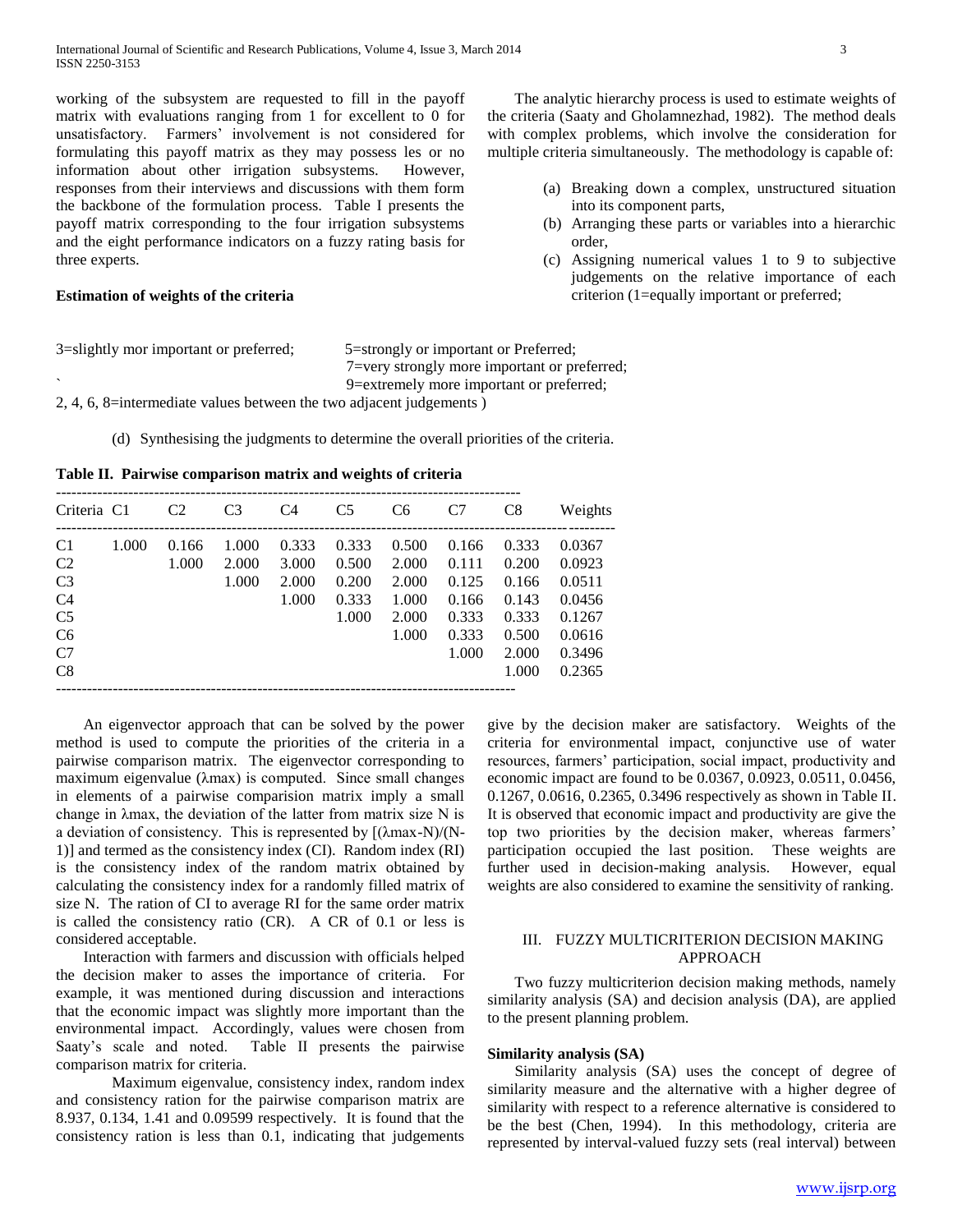zero and one. Characteristics of the alternative  $a(a=1,2,...A)$  for various criteria C1,C2,…Cj (with weightage of the criteria  $W=w1,w2,...,wj$  are represented as interval-valued fuzzy sets as below:

$$
a = (C1[ya1, y'a1], C2[ya2, y'a2], \dots cj[yaj, y'aj]) \quad (1)
$$

 where [yaj, y'aj] represents the fuzzy interval for the ath alternative for then jth criteria within the ranges of [0≤yaj≤y'aj≤1] with 1≤a≤A. Here A and j represent the number of alternatives and criteria. Equation (1) can, also be represented in matrix notation as below:

$$
A=[ya1,y'a1], [ya2,y'a2], \dots [yaj, y'aj]
$$
 (2)

 The objective is to choose such an alternative as the best, whose characteristics are most similar to the interval-valued fuzzy reference alternative set, R, which is expressed in the matrix notation as below:

$$
R = [x1, x'1], [x2, x'2], \dots [xj, x'j]
$$
 (3)

 Where [xj, x'j] represents the fuzzy interval for the reference alternative for jth criteria. Similarity between the interval-alued fuzzy reference alternatives set Ra dn give alternative A for a specified weight set W is computed in the form of similarity measure, S (A,R,W), as follows (Chen, 1994):

$$
S(A,R,W)=\frac{\sum_{j=1}^{J} [1-(|yaj-xj|+|y'aj-x'j|)/2*wj]}{\sum_{j=1}^{J}wj}
$$
(4)

 Similarity measure values vary from zero to one. The higher the value of  $S(A,R,W)$ , the higher the similarity between the interval-valued fuzzy sets A and R. In the present study the similarity measure is aimed at for selection of the best alternative. More information about similarity measures.

Table III. Payoff matrix in the fuzzy interval form.

.

#### **Decision analysis (DA)**

 Decision analysis (DA) uses the concept of decision (membership) function and the alternative with a higher value of decision function is considered to be the best (Ross, 1995). In this methodology the decision function D is defined as

D=M(C1,w1)∩ M(C2,w2) ∩ ……. ∩M(Cj,wj) (5)

Where M () is a decision measure involving criteria and weights. The decision measure for a particular alternative a is defined as

$$
M(Cj(a), wj) = wj \rightarrow Cj(a) = \bar{w} j U Ci(a) \quad (6)
$$

The decision function for the above scenario is given as

D= $\cap$  j=1 to J ( $\overline{w}$  j U Cj) (7) and the optimum solution a\* is the alternative that maximizes D.

Defining dummy variable Ej as  $Ej=(\bar{w}j U Cj)$  (8) the membership function form  $\mu$ ej(a) for variable Ej is

 $\mu_{\text{Ei}}(a) = \max[\mu_{\text{Wi}}(a), \mu_{\text{ci}}(a)]$  (9)

The optimum decision function, expressed in membership form, is give as

 $\mu D(a^*)$ =min{ $\mu_{E1}(a), \mu_{E2}(a), \ldots, \mu_{Ei}(a)$ } (10)

# IV. RESULTS AND DISCUSSION

 Two fuzzy MCDM methods, viz. similarity analysis (SA) and decision analysis (DA), are programmed in a Visual Basic environment (Cornell, 2001) in the form of a decision support system and named as FUDS (Fuzzy Decision Systems).

| Irrigation<br>Sub<br>system | C1 | C <sub>2</sub> | C3 | C <sub>4</sub> | C <sub>5</sub>                                                                                          | C6 | C8 | Degree<br>of<br>similarity<br>and rank | Decision<br>function<br>and rank |          |
|-----------------------------|----|----------------|----|----------------|---------------------------------------------------------------------------------------------------------|----|----|----------------------------------------|----------------------------------|----------|
| $\mathbf{I}$                |    |                |    |                | $[0.4, 0.6]$ $[0.2, 0.6]$ $[0.4, 0.6]$ $[0.6, 0.8]$ $[0.6, 0.8]$ $[0.8, 1.0]$ $[0.6, 1.0]$ $[0.4, 0.6]$ |    |    |                                        | 0.68064(3)                       | 0.466(3) |
| 12                          |    |                |    |                | $[0.2, 0.2]$ $[0.2, 0.4]$ $[0.8, 1.0]$ $[0.8, 1.0]$ $[0.8, 1.0]$ $[0.6, 0.8]$ $[0.4, 0.6]$ $[0.8, 1.0]$ |    |    |                                        | 0.64963(4)                       | 0.266(4) |
| I <sub>3</sub>              |    |                |    |                | $[0.4, 0.6]$ $[0.0, 0.2]$ $[0.6, 0.8]$ $[0.6, 0.8]$ $[0.4, 0.6]$ $[0.6, 0.8]$ $[0.8, 1.0]$ $[0.8, 1.0]$ |    |    |                                        | 0.77538(2)                       | 0.666(2) |
| I <sub>4</sub>              |    |                |    |                | $[0.4, 0.4]$ $[0.0, 0.2]$ $[0.0, 0.6]$ $[0.6, 0.8]$ $[0.8, 1.0]$ $[0.6, 0.8]$ $[0.8, 1.0]$ $[0.6, 1.0]$ |    |    |                                        | 0.81177(1)                       | 0.866(1) |

 Figures 2 and 3 present the sample screen of SA and DA approach modules of FUDS respectively. In both the modules common inputs are number of alternatives, criteria, payoff matrix and weights of criteria. Provision for changing the payoff matrix values and weights are also incorporated in both the modules.

Provision for graphical representation of ranking pattern in the form of a bar chart is also made.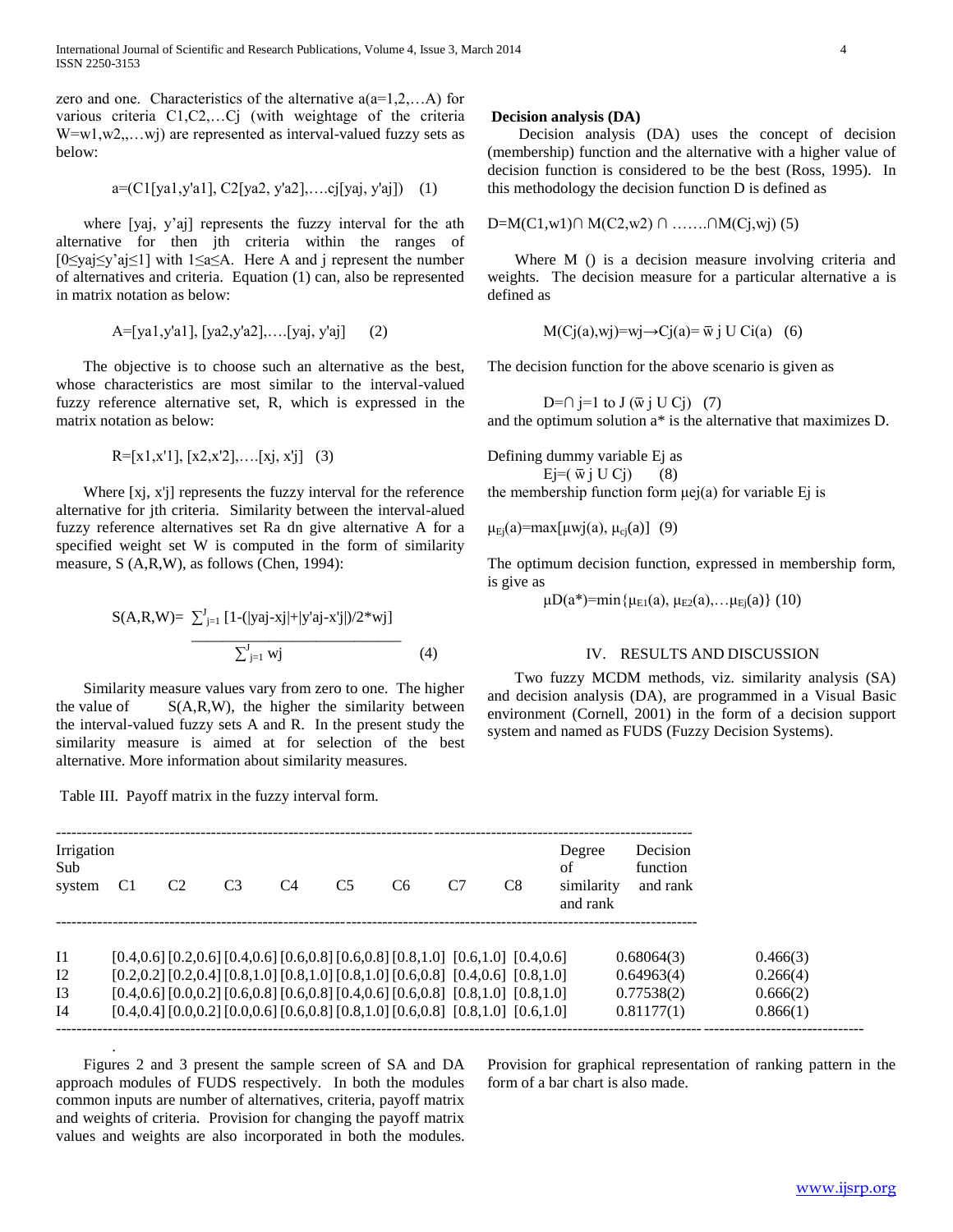# **Similarity analysis (SA) module**

 Based on the evaluations give by the three experts (Table I) for each criterion for each alternative (i.e. three values), the lowest and highest values are considered for the interval for that scenario. For example, for alternative 1 and criterion 2, three experts have given their fuzzy rating as 0.4, 0.6 and 0.4. Accordingly the interval was given as [0.4, 0.6]. If all the experts gave the same rating such as 0.2, 0.2 and 0.2 then the interval was given as [0.2, 0.2]. Table III presents the payoff matrix in the interval form. Weights of the criteria are estimated from the analytic hierarchy process. The reference alternative for each criterion is taken as (1, 1). The module computes the degree of similarity between the give alternative and the reference alternative (as per Equation 4). A high degree of sample calculation of degree of similarity of  $I_1$  isshown in the Appendix. Similarity measures for irrigation subsystems  $I_1$  to  $I_4$ are computed and found to be 0.68064, 0.64963, 0.77538 and  $0.81177$  indicating that I<sub>4</sub>is the best. Table III presents degree of similarity measures and corresponding ranking pattern the four irrigation subsystems.

#### **Decision analysis (DA) module**

 This methodology requires only one value as input for each alternative versus criterion instead of interval. For this purpose average values of the payoff matrix in Table I are used as input. For example for alternative 1 and criterion 2, an average of 0.6, 0.4, 0.2 is taken. Similarly, other elements of the payoff matrix are computed. The decision (membership) function is obtained using Equations (7)-(10). See sample calculation of  $I_1$  in the appendix. The alternative having the highest value of decision

#### **Table IV. Ranges of weights for sensitivity analysis.**

(membership) function is taken to be the best (Equation 10). Remaining alternatives are ranked accordingly. It is observed that irrigation subsystem  $I_4$  is found to be the best with decision membership function value of 0.866, followed by  $I_3$  with a value of 0.666 with rank 2.

#### V. SENSITIVITY ANALYSIS

 The effect of changing the weights of criteria on the ranking pattern for both SA and DA is also studied. These changes of weights may also represent scenarios that refer to different situations that may be expected in the planning situation. For this purpose, the value of each weight of the criterion is increased and then decreased as much as possible without changing the relative order of the criteria. Productivity is the second-largest criterion occupying a weightage of 0.202. The nearer values are 0.331 (economic impact) and 0.187 (social impact). Therefore two sensitivity runs are performed for this criterion to investigate the influence of values up to 0.330 and 0.188 on the ranking respectively. This represents the range that maintains the same order. Similar studies are also done for other criteria. Table IV shows the ranges of weights of criteria employed. In total, 10 combinations of weight are evaluated for each method.

| Criteria                           | Weight Min |        | Max              |        |
|------------------------------------|------------|--------|------------------|--------|
| Economic impact                    |            | 0.3496 | 0.3496           |        |
| Productivity                       |            | 0.2365 | 0.2161<br>0.3495 |        |
| Social Impact                      |            | 0.1267 | 0.1966           | 0.2364 |
| Environmental impact               |            | 0.0923 | 0.0997           | 0.1266 |
| Conjunctive use of water resources |            | 0.0616 | 0.0717           | 0.0921 |
| Farmers' Participation             | 0.0511     | 0.0410 | 0.0615           |        |
| On form developments works         |            | 0.0456 | 0.0396           | 0.0510 |
| Supply of inputs (seeds etc)       |            | 0.0367 |                  | 0.0366 |
|                                    |            |        |                  |        |

 Weight are evaluated for each method. It is observed that all 10 combinations fell into two groups of ranking pattern 3, 4, 2, 1 and 4, 3, 2, 1 (in the order of alternatives) for SA and one group 3, 4, 2, 1 in case of DA. Similarly, study is also made with equal weight for each of the criterion. It is found that the ranking pattern is 1, 2, 4, 4 in the case of SA and 1, 1, 1, 1 (tie for all alternatives) in the case of DA. Sensitivity analysis indicated that the rankings of the irrigation subsystems remained essentially the same as far as the first position is concerned. It is thus observed that integration of fuzzy logic with real-world irrigation planning problems is very effective, particularly with multiple experts and in a subjective data environment.

# VI. CONCLUSIONS

 A decision support system, FUDS, is developed involving two fuzzy multicriteria decision-making methods and applied to an existing irrigation system inTamil nadu, India. It is found that weights of the criteria have a significant effect on the ranking pattern. However, the first position remains unchanged. It is observed that integration of fuzzy logic with real-world irrigation planning problems is very effective, particularly with multiple experts and in a subjective data environment. The fuzzy decision support system, FUDS, is found to be useful due to its interactive nature, flexibility in approach and evolving graphical features and can be adopted for any similar situation to rank alternatives. The present study is limited to four irrigation subsystems due to resource limitations. However, more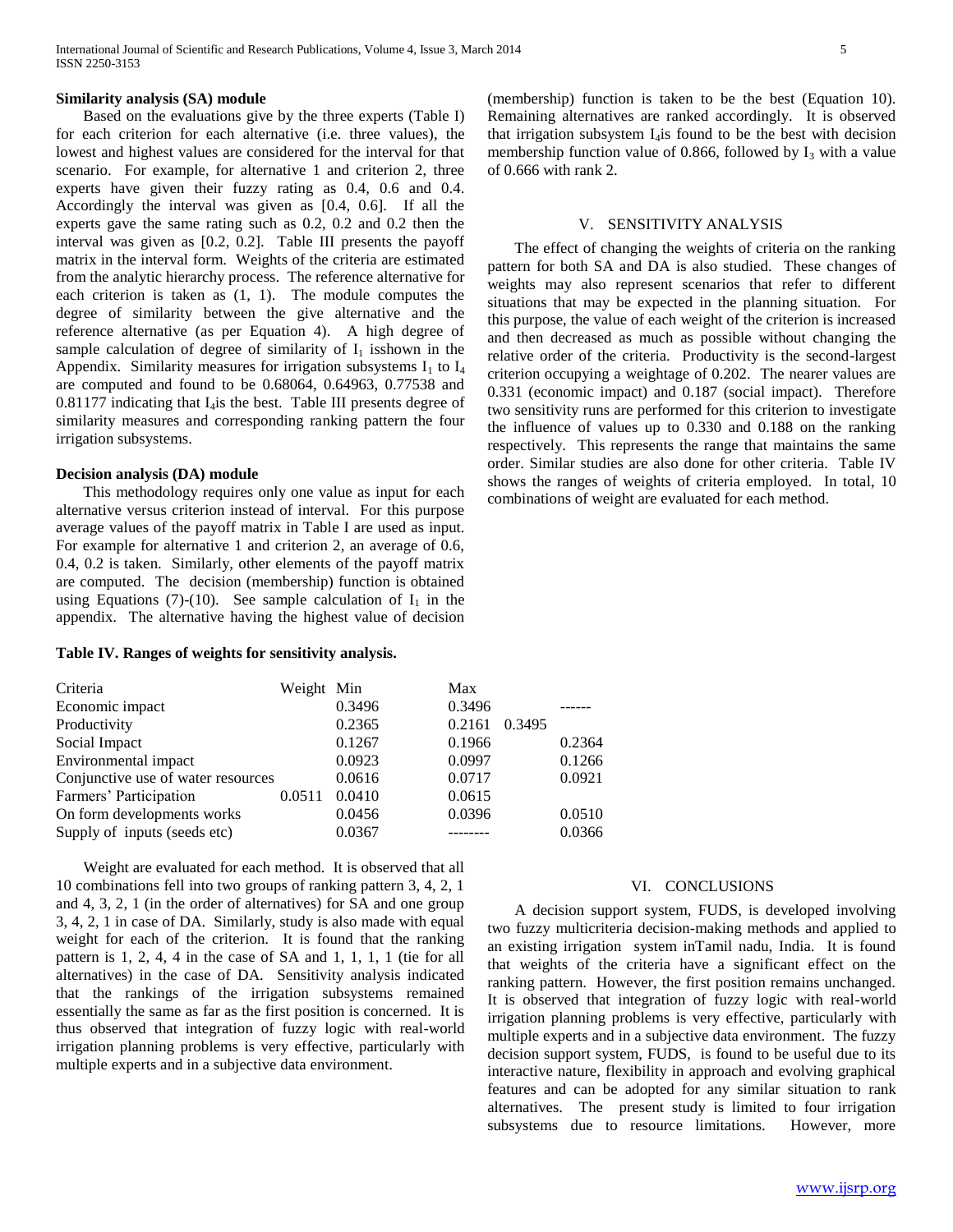International Journal of Scientific and Research Publications, Volume 4, Issue 3, March 2014 6 ISSN 2250-3153

irrigation subsystems may be studied in a multicriterion context to explore the full potential of FUDS.

# VII. APPENDIX

**Description of similarity measure** 

 Chen (1994) proposed the concept of similarity measure. These are explained in three situations.

# **Case 1.**

Similarity measure S(X,Y) between two real values X and Y can be measured S(X,Y)=1-|X-Y| where S(X,Y) $\mathcal{E}(0,1)$ . Larger value of  $S(X,Y)$  represents higher similarity between X and Y. If  $S(X,Y)$  equals 1, it indicates that X and Y are the same.

# **Case 2.**

If X and Y are two real intervals in [0,1], where  $X=[x1, x2]$  and  $Y=[y1, y2]$ , then

 $S(X,Y)$  or  $S([x1,x2], [y1,y2])=1-|x1-y1|+|x2-y2|/2$ 

**Case 3.** Similarity measure S (A,R,W) of alternative A with reference to R for a given weight set W (W=w1,w2,....,wi) is given as (Chen, 1994)

$$
S(A,R,W) = \sum_{j=1}^{J} [1-(|yaj-xj| + |y'aj-x'j|)/2*wy]
$$
  

$$
\sum_{j=1}^{J} {wy}
$$

Where A and R are two real intervals in  $[0,1]$  and represented as

A=[ya1,y'a1], [ya2,y'a2],…..[yaj, y'aj]

R=[x1,x'1], [x2, x'2]….[xj,x'j]

# **Sample calculations for similarity analysis (SA)**

 Calculation of degree of similarity are with reference to Table III using Equation (4). Normalized weighted of the Eight criteria are 0.3496, 0.2365, 0.1267, 0.0923, 0.0616, 0.0511, 0.0456, 0.0367. Substituting values in Table III for irrigation subsystem I<sub>1</sub> and substituting  $\sum_{j=1}^{J}$  wj=1, in Equation (4), the degree of similarity for irrigation subsystem  $I_1$  is computed as follows:

 $[1-(|0.4-1.0|+|0.6-1.0|)/2] \times 0.0367 + [1-(|0.2-1.0|+|0.6-1.0|)/2] \times 0.0923$  $+$  [1-( $(0.4-1.0]$  +  $(0.6-1.0]$ )/2]x $0.0511$  + [1-( $(0.6-1.0]$  +  $(0.8-1.0]$ )/2]x $0.0456$  $+$  [1-( $|0.6$ -1.0 $|$  +  $|0.8$ -1.0 $|$ )/2]x0.1267 + [1-( $|0.8$ -1.0 $|$  +  $|1.0$ -1.0 $|$ )/2]x0.0616  $+$  [1-( $(0.6-1.0]$  +  $(1.0-1.0]$ )/2]x0.3496 + [1-( $(0.4-0.8]$  +  $(0.6-1.0]$ )/2]x0.2365 =0.68064

# **Sample calculations for decision analysis (DA)**

Calculations of decision measure and based on average value in Table I.  $\bar{w}$  j=1-wj where wj are weights of eight criteria. (0.0367, 0.0923, 0.0511, 0.0456, 0.1267, 0.0616,0.3496,0.2365); Wj values for eight criteria are 0.963, 0.907, 0.949, 0.954, 0.873, 0.938, 0.650,0.763)

= [(ѿ 1 U C1) ∩ (ѿ 2 U C2) ∩ (ѿ 3 U C3) ∩ (ѿ 4 U C4) ∩ (ѿ 5 U C5) ∩ (ѿ 6 U C6) ∩ (ѿ 7 U C7) ∩ (ѿ 8 U C8)]

Ej=( $\bar{w}$  j U Cj) (8)

Equation (8) can be expressed in the memberships function from resulting equation (9)  $\mu$ Ej(a) = max [ $\mu \bar{w}$  j(a),  $\mu$ cj(a)]  $\mu$ Ej(a) = {max[ $\mu_{\bar{w}1}(a)$ ,  $\mu_{c1}(a)$ ] max[ $\mu_{\bar{w}2}(a)$ ,  $\mu_{c2}(a)$ ] max[ $\mu_{\bar{w}3}(a)$ ,  $\mu_{c3}(a)$ ] max  $[\mu_{\bar{w}4}(a), \mu_{c4}(a)]$ , max  $[\mu_{\bar{w}5}(a), \mu_{c5}(a)]$ , max $[\mu_{\bar{w}6}(a), \mu_{c6}(a)]$ , max [ $\mu_{\bar{w6}}(a), \mu_{c6}(a)$ ], max [ $\mu_{\bar{w7}}(a), \mu_{c7}(a)$ ], max[ $\mu_{\bar{w8}}(a), \mu_{c8}(a)$ ]} =[(0.963 U 0.2)(0.907 U 0.466)(0.949 U 0.866)(0.954 U 0.266) (0.873 U 0.666)(0.938 U 0.866)(0.933 U 0.533)(0.866 U 0.333)] =[0.963, 0.907, 0.949, 0.954, 0.873, 0.938, 0.933, 0.866] As per equation (10)  $\mu_D(a^*) = \min\{\mu_{E_i}(a)\}\$ = min { $\mu_{E1}(a)$ ,  $\mu_{E2}(a)$ , ....,  $\mu_{E1}(a)$ }  $=$  min  $[(0.963, 0.907, 0.949, 0.954, 0.873, 0.938, 0.933, 0.866)]$  $= 0.866.$